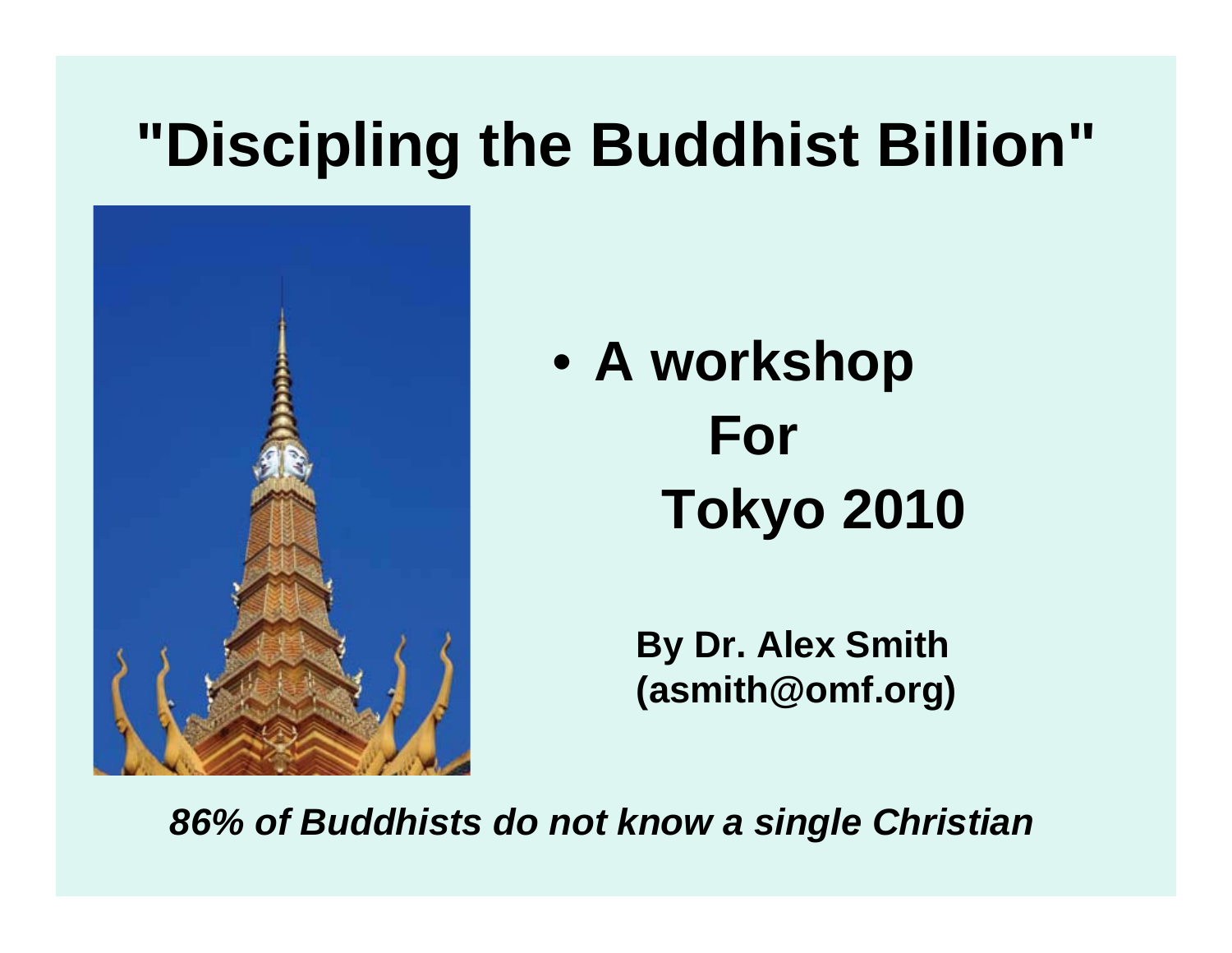**Maki ng Disci ples i n Buddhist Cultu res**

#### Discipling the Buddhist Billion

## A Workshop for Buddhist Contexts

**Dr. Alex G. Smith**

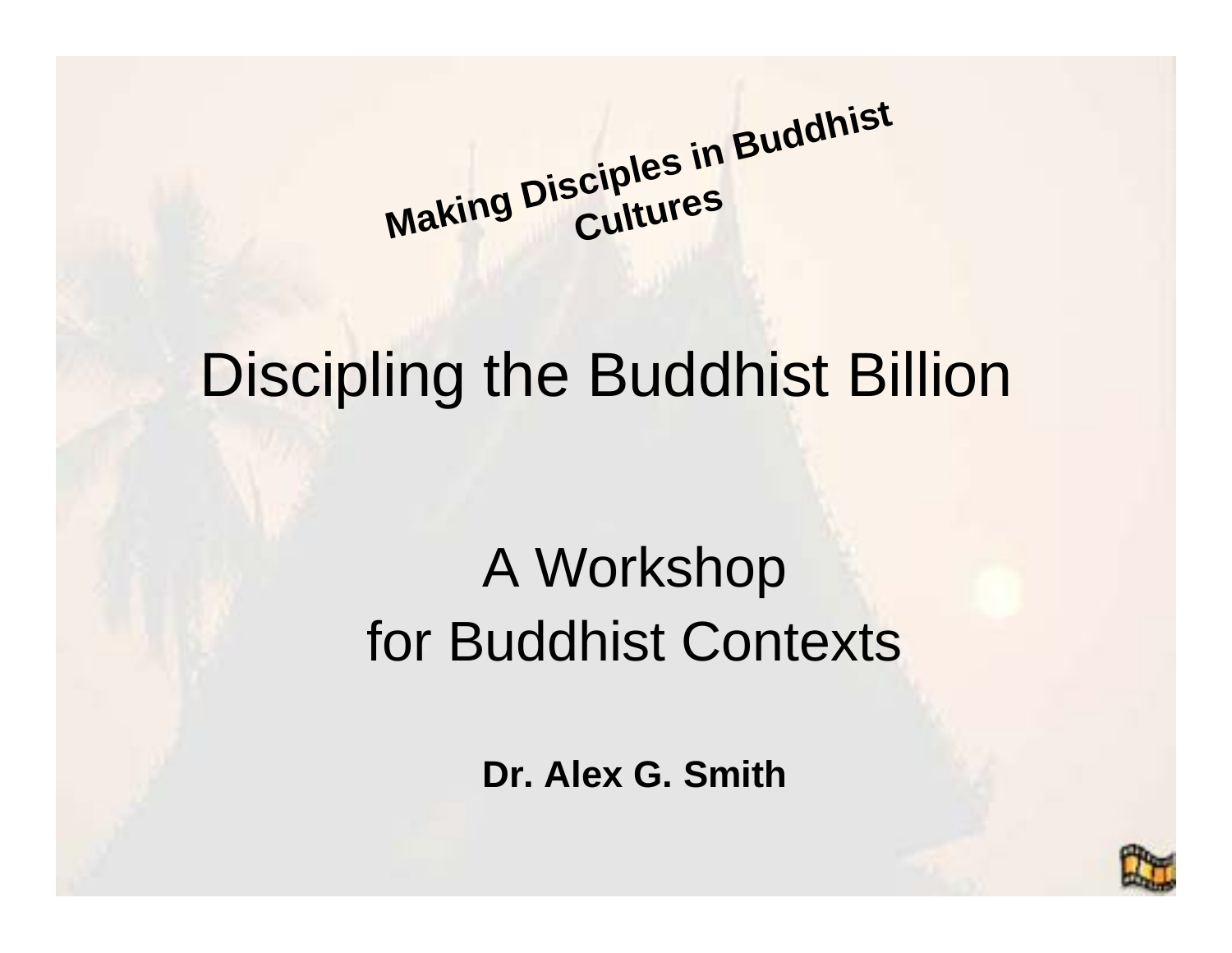## Introduction

- **Dr. Ralph Winter declared: "It is easier to reach Muslims than Buddhists.."**
- **Why? Communication Problems**
- **Denial of Creator God: Worldview**
- **Depend on Self - not on Substitution**
- **Same Words but Meaning Discrepancy**
- **Therefore How to Disciple Buddhists?**

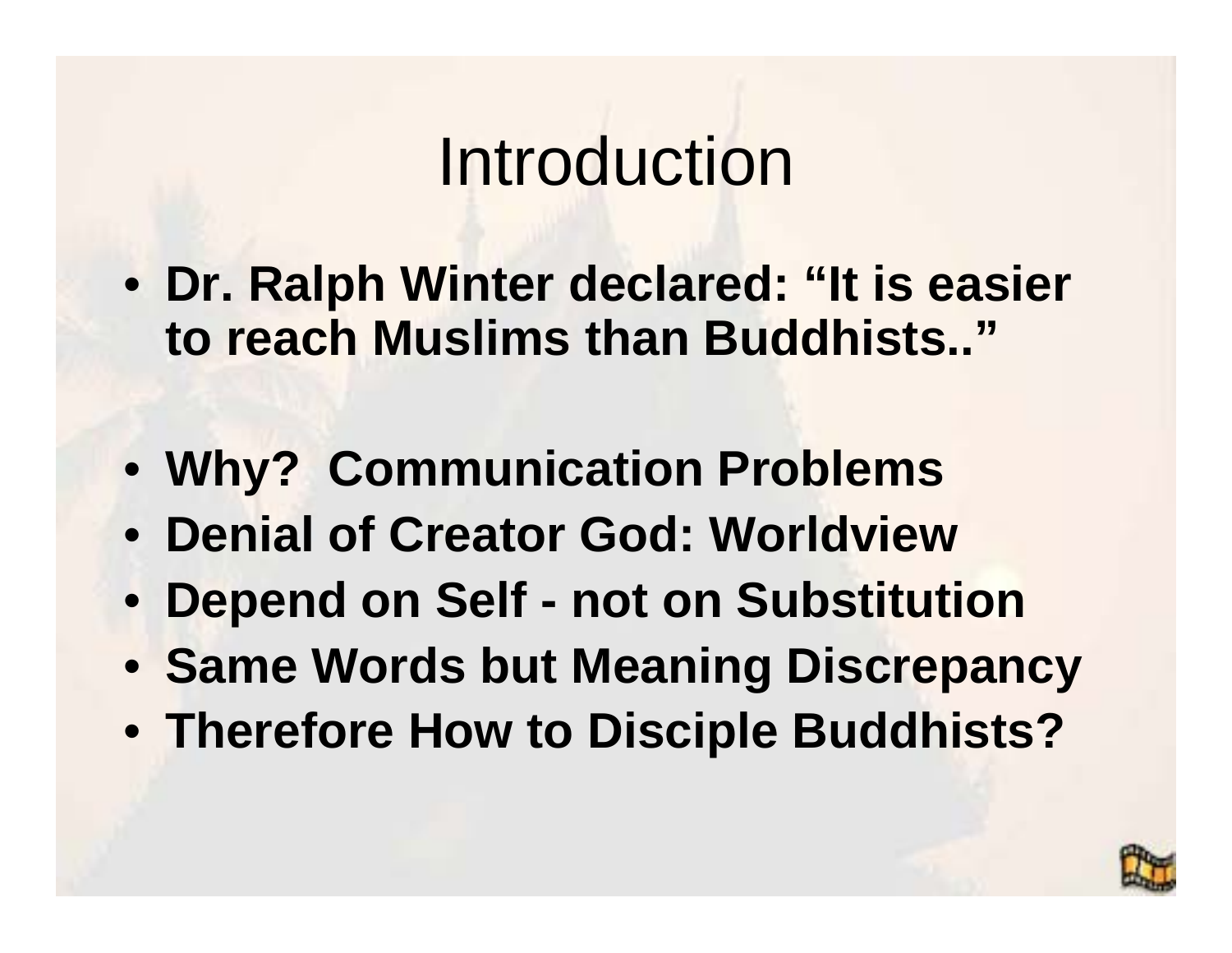#### Buddhist Global Population

- **About 500 million Core Buddhists, excluding Chinese ( D.B.)**
- **1.5 Billion Folk Buddhists, including Chinese mixed religions (T.J.)**
- **1,000 Buddhist People Groups**
- **2 Main Schools: Thera. / Maha.**
- **7 Major Kinds of Buddhists**
- **274 Official Buddhist Cult Varieties**
- **Many Local Syncretistic Groups**
- **Exploding on all Continents, inc Africa**



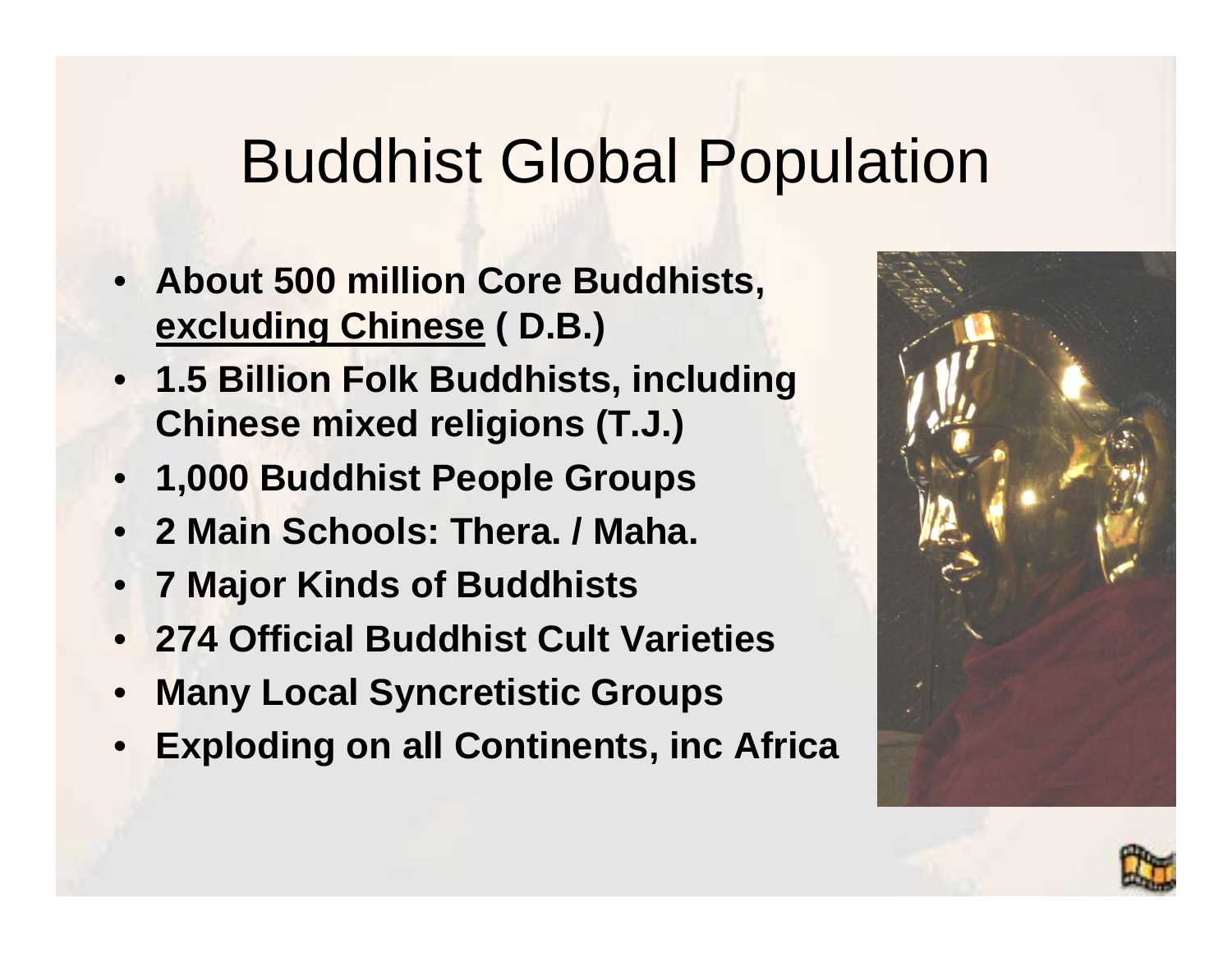## Buddhism influences almost 1.5 billion people



- There are still many unreached Buddhist people groups in East As  $ia - about 1,000$
- **Most Buddhist countries**  $\blacksquare$ in East Asia are less than 1% Christian
- Revitalization and  $\blacksquare$ missionary movements of Buddhism are on the in crease worldwide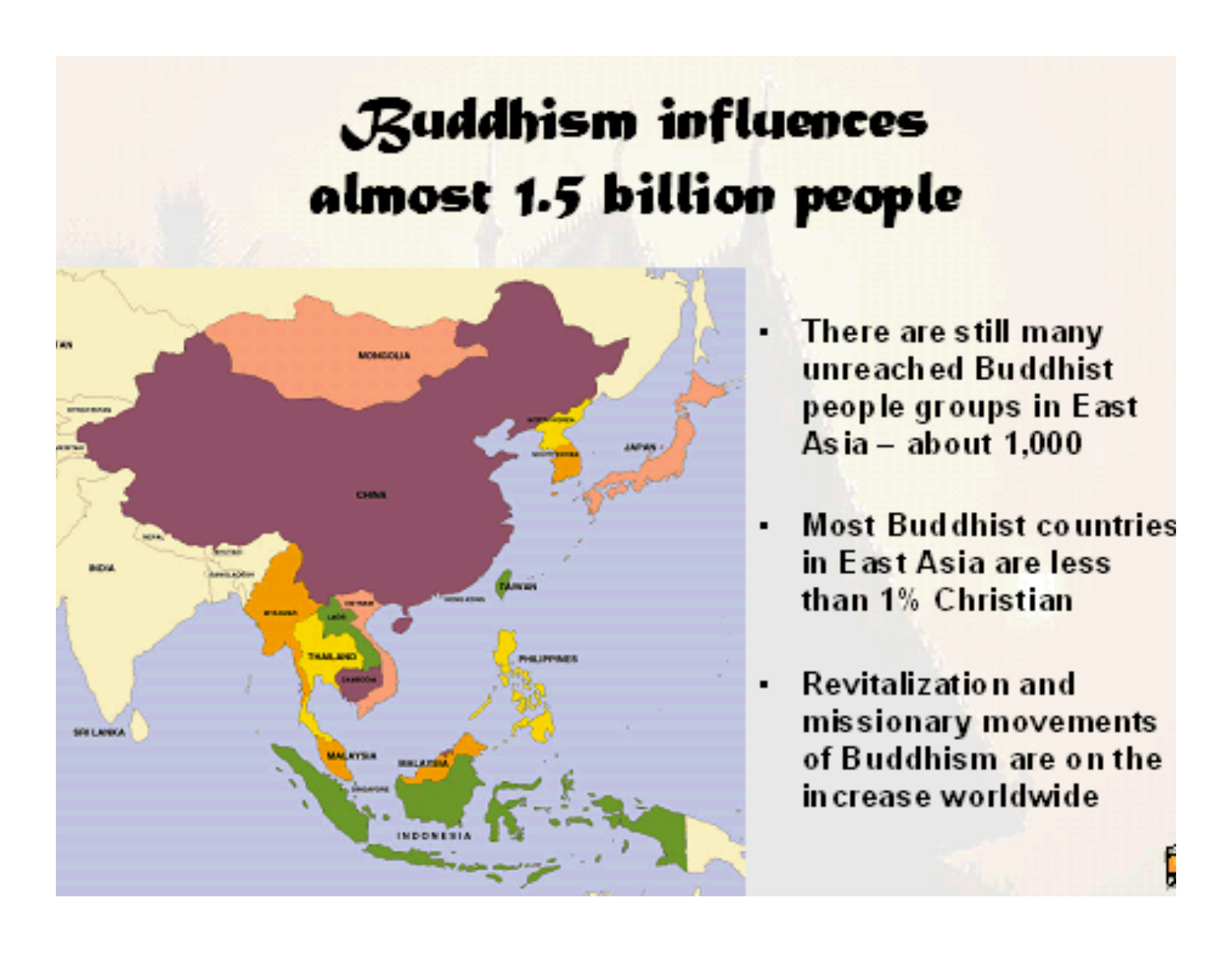## Biblical Mission'S Command **Matt. 28:16-20**

- Simplicity: His Power, Process, Purpose
- **Structure: Baptize, Teach, Make Disciples**
- Strategy: New Ones Obey & Reproduce
- Synergism: Corporate Growth out to Ethne
- **Spiraling: Centrifugal Effect of X Churches**
- Spirituality: Transforming by Supernatural Power through His Church

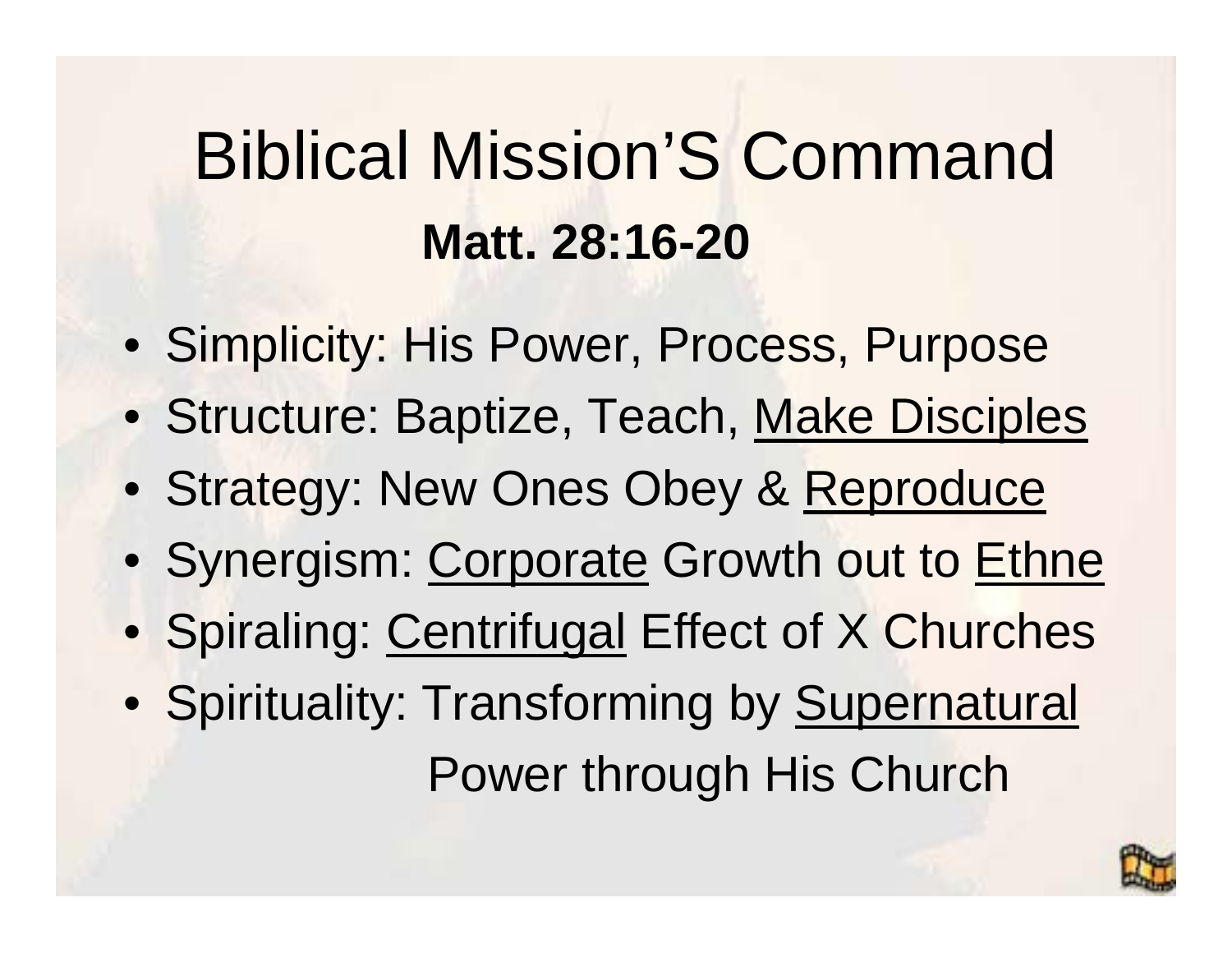#### MAKING DISCIPLES Acts 2:22-47 THROUGH THE CHURCH

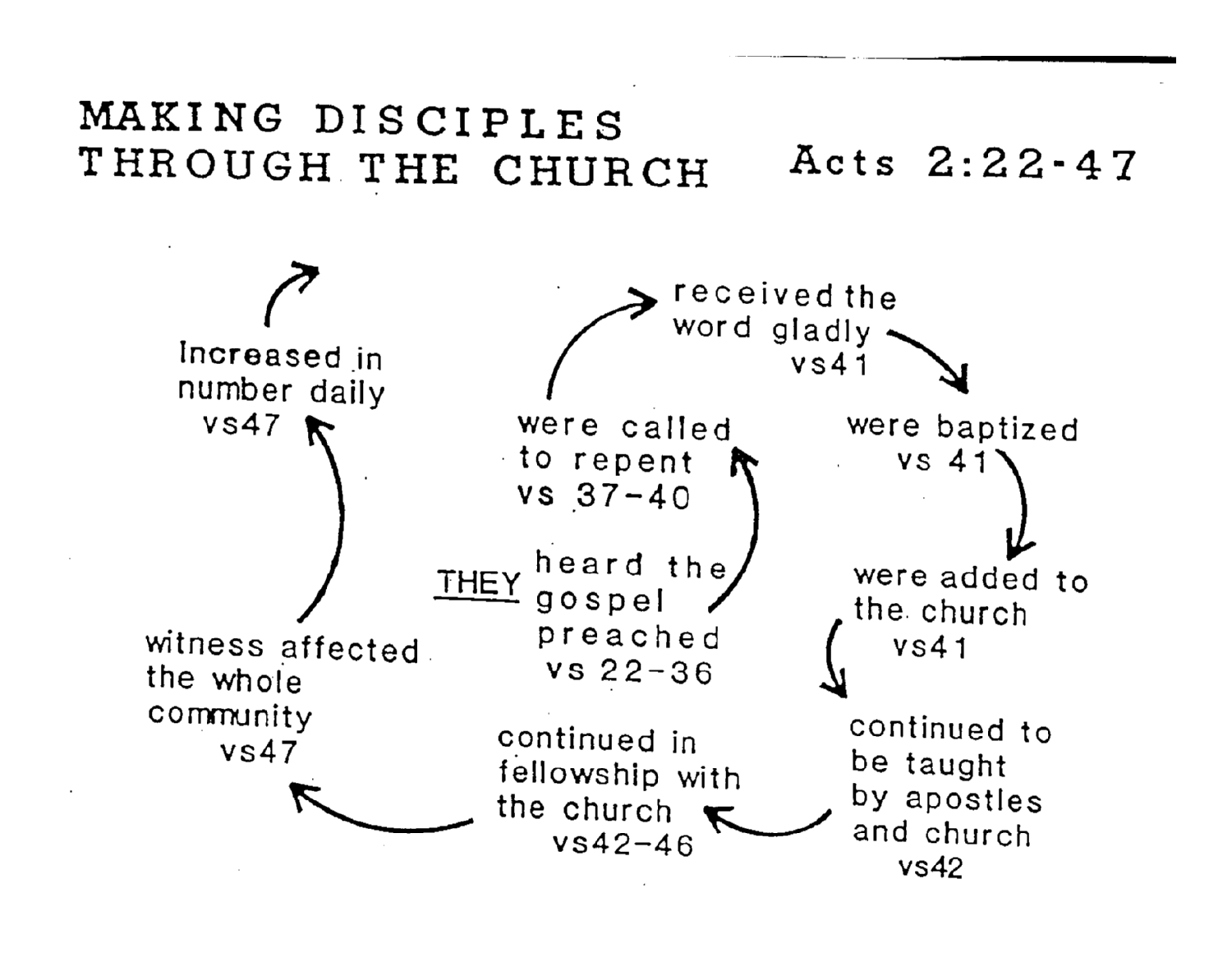CHRIST'S GREAT COMMISSION Matthew 28:18-20

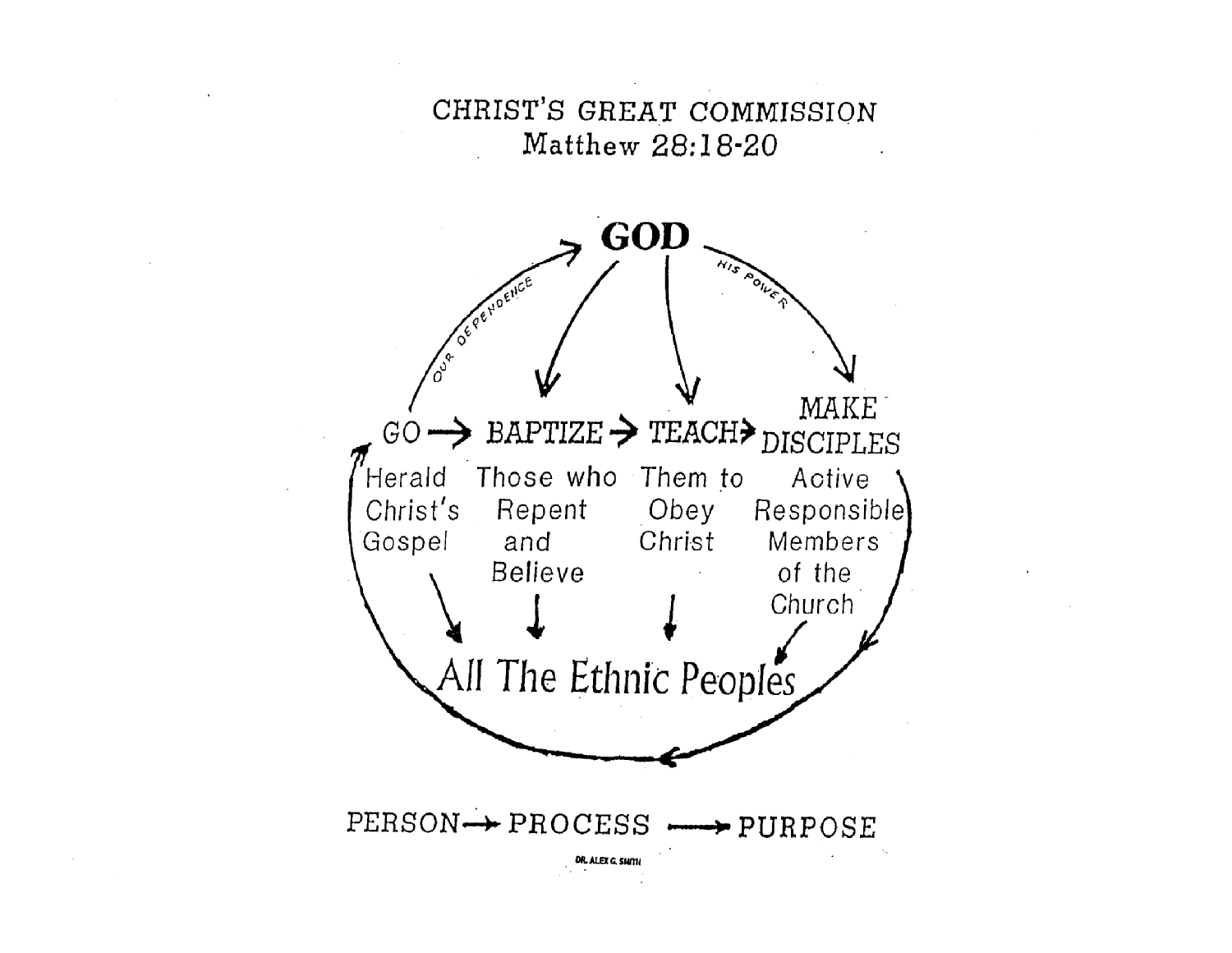## The Crucial End Product

- Embryonic Churches
- Express Christ in their Culture Meaningfully
- Native, a thing of soil
- <u>Not</u> Western in Forms,|| Clergy Run, Buildings
- Indigenous Expression
- Insider Movements
- Our God is Multicultural



- •*Functional Substitutes*
- •*Local Forms with*
- •*Biblical Content*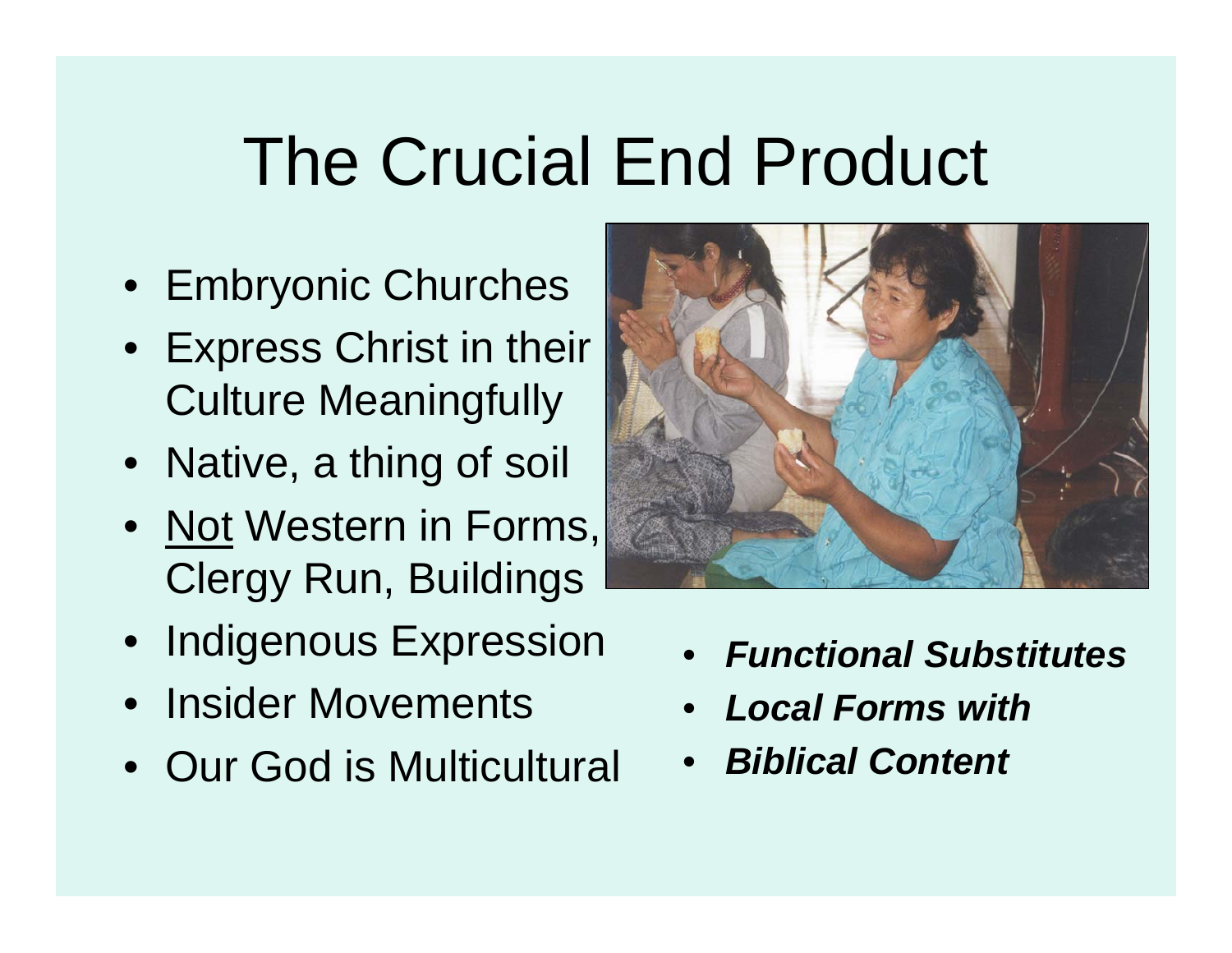# Key Strategic Principles



- Prayer is vital
- $\bullet$ Discover Receptivity
- Repeated Contact
- Family Focused
- $\bullet$ Mobilize all in Witness
- Start House Churches
- Find Local Leadership
- Replicate Fellowships
- Entrust to Holy Spirit
- •Multiply Churches

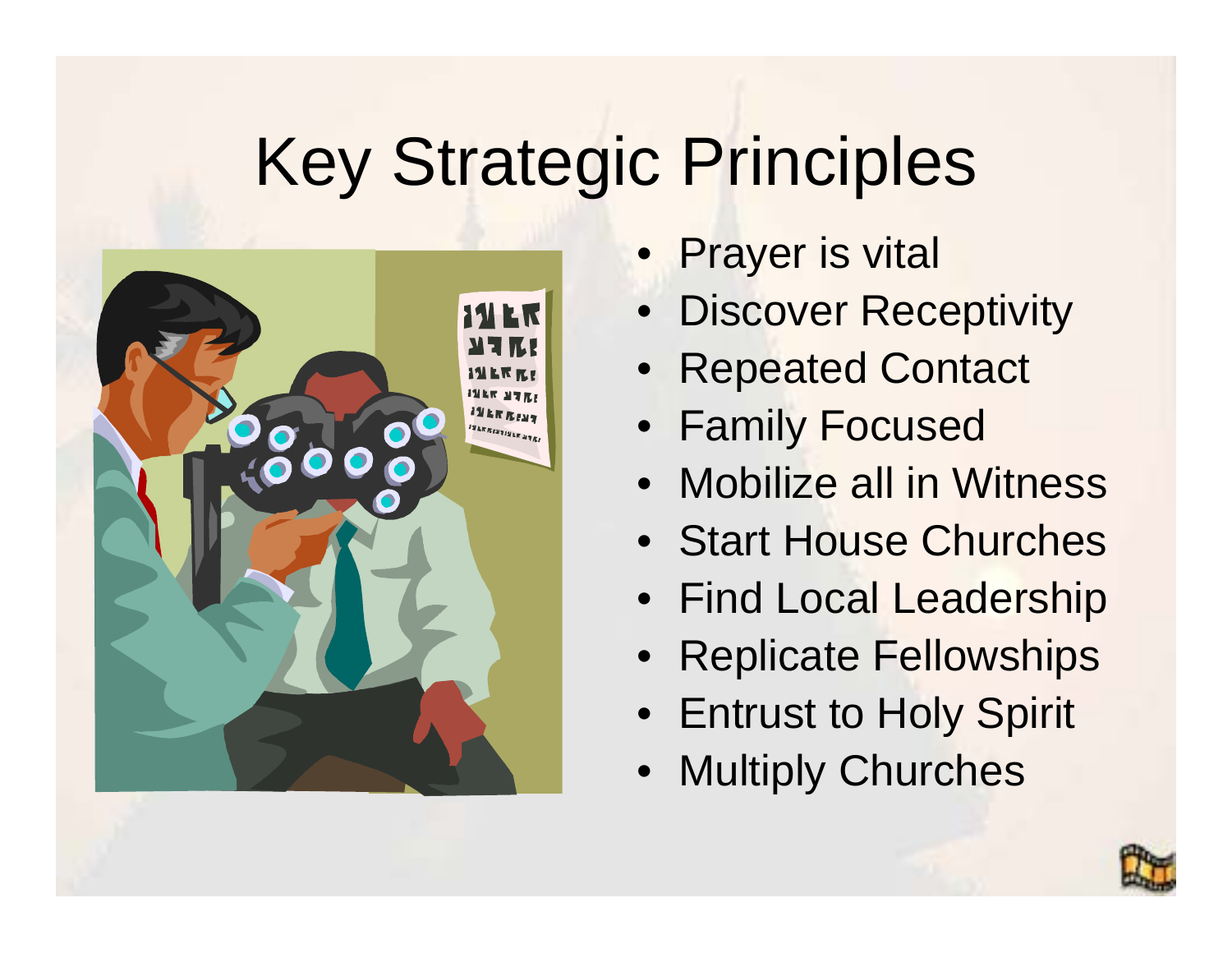## A Model to Implement

- Multiply churches by prayer cell evangelism
- Small groups share from Bible, pray for relatives, go as team to witness to them
- Cell is embryonic church: relating to God, to believers in group and to relatives outside.
- New groups are "churches in embryo"
- Memorize five fingers of evangelistic strategy to fulfill Christ's mission

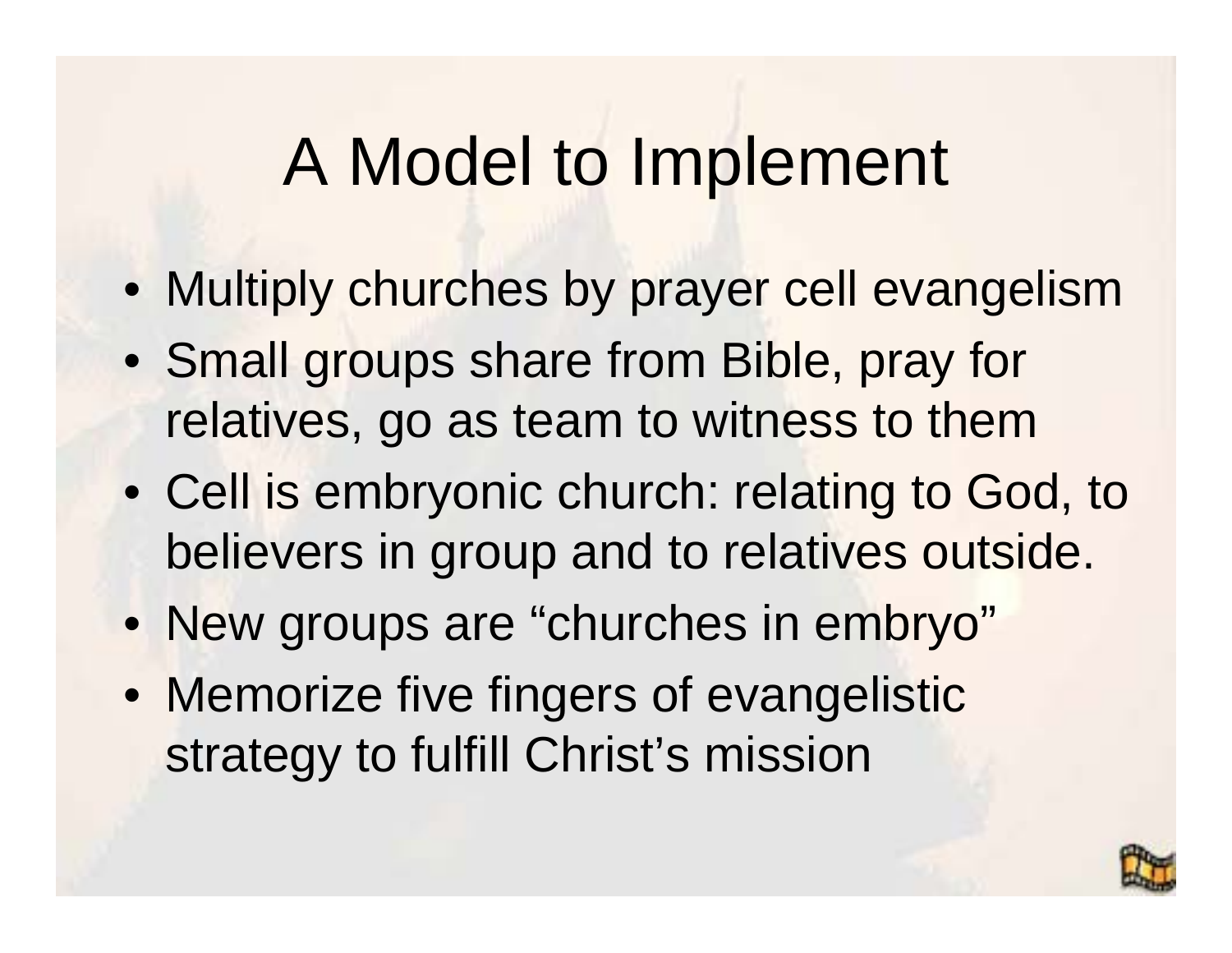### Challenges & Needs Remain



- • Buddhism influences most of North, East & SE Asia
- • Globally 86% of Buddhists don't personally know a **Christian**
- Church in most Buddhist groups is only 1% or less
- National identity is linked to Buddhism: to become a Christian is opposed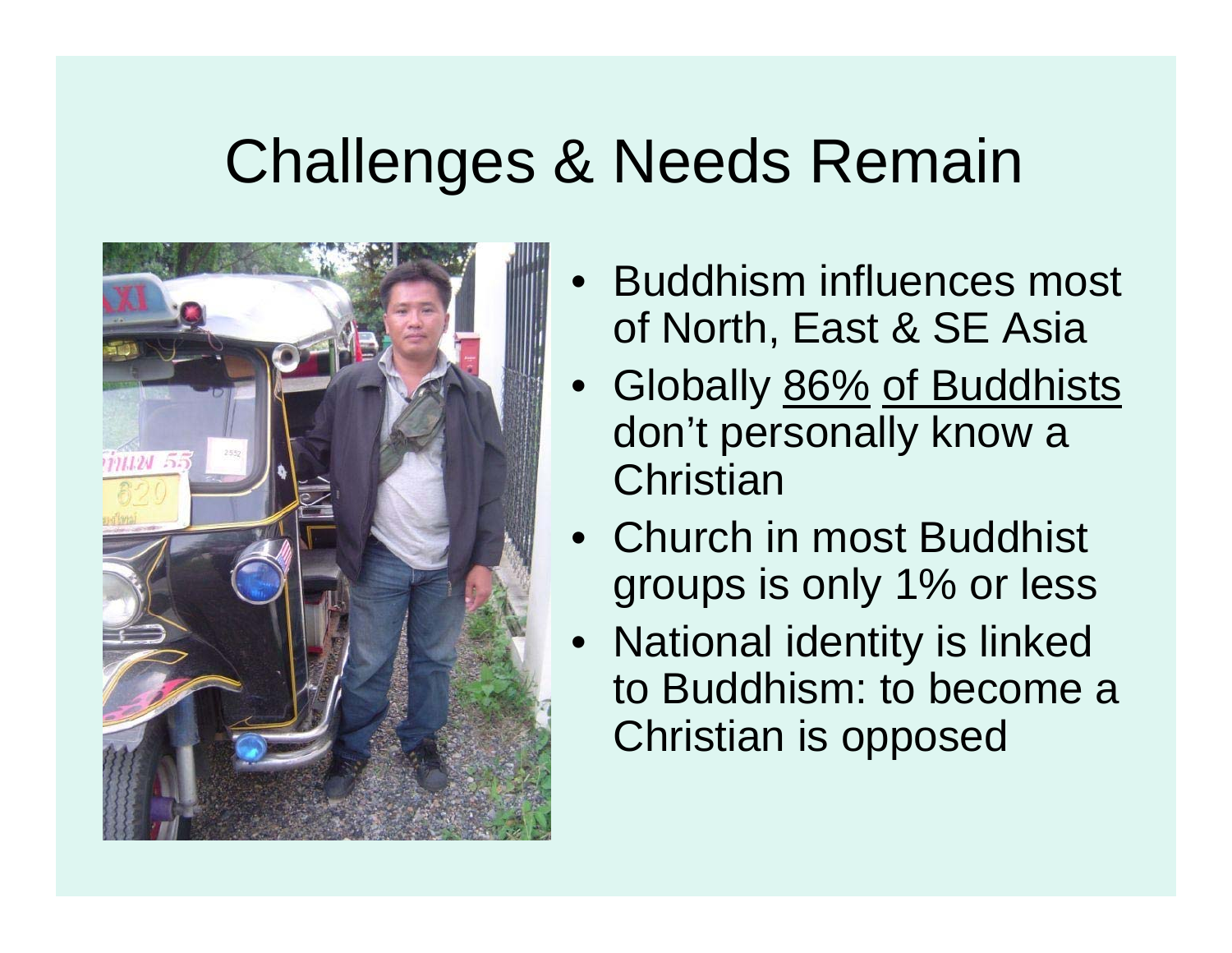#### Prayer Call: No one cared !

**Will you** 

**Pray for**

**The Billion**

**Buddhists** 

**Worldwide?**

**COMMIT NOW!**

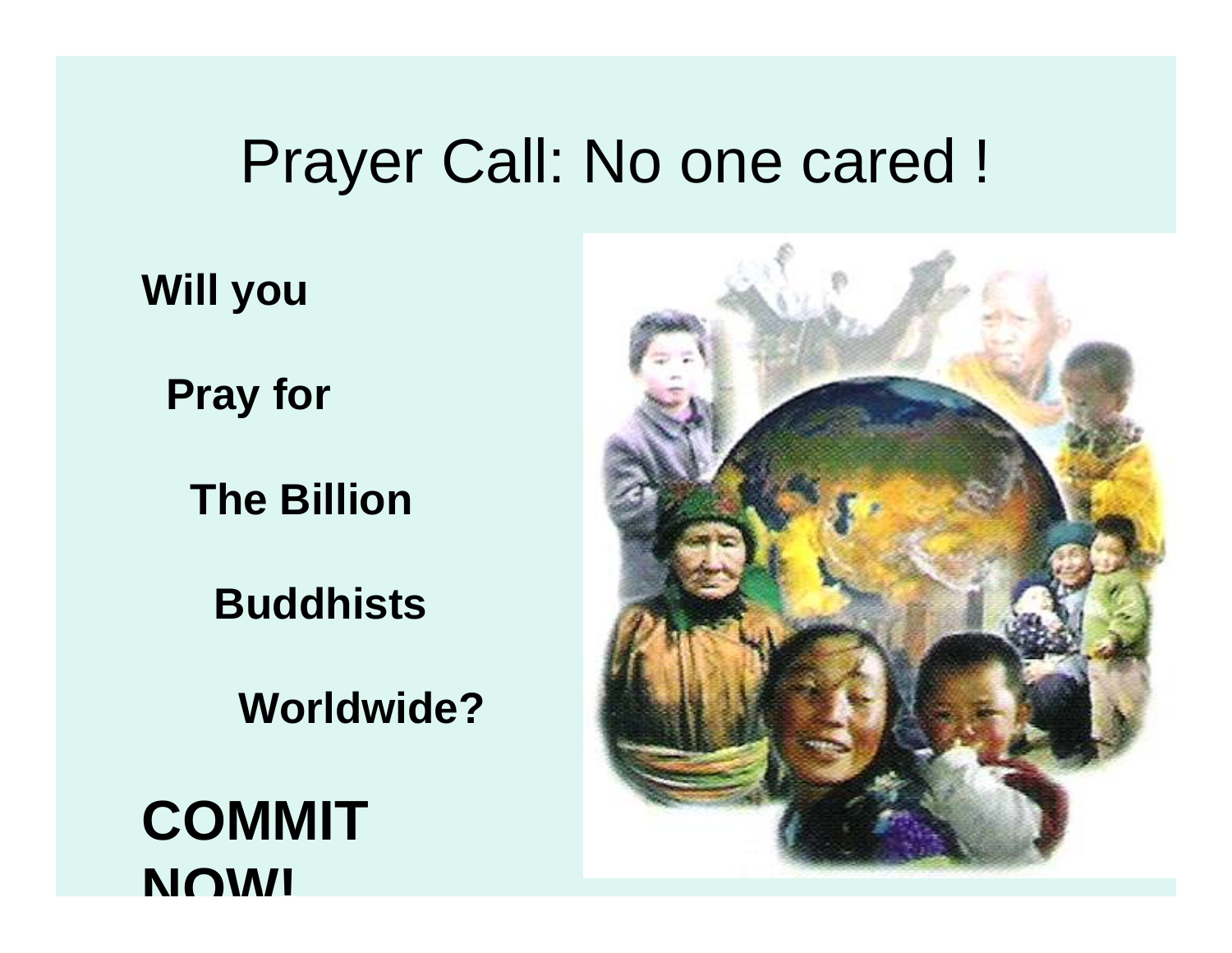#### Harvest Great: Laborers Few

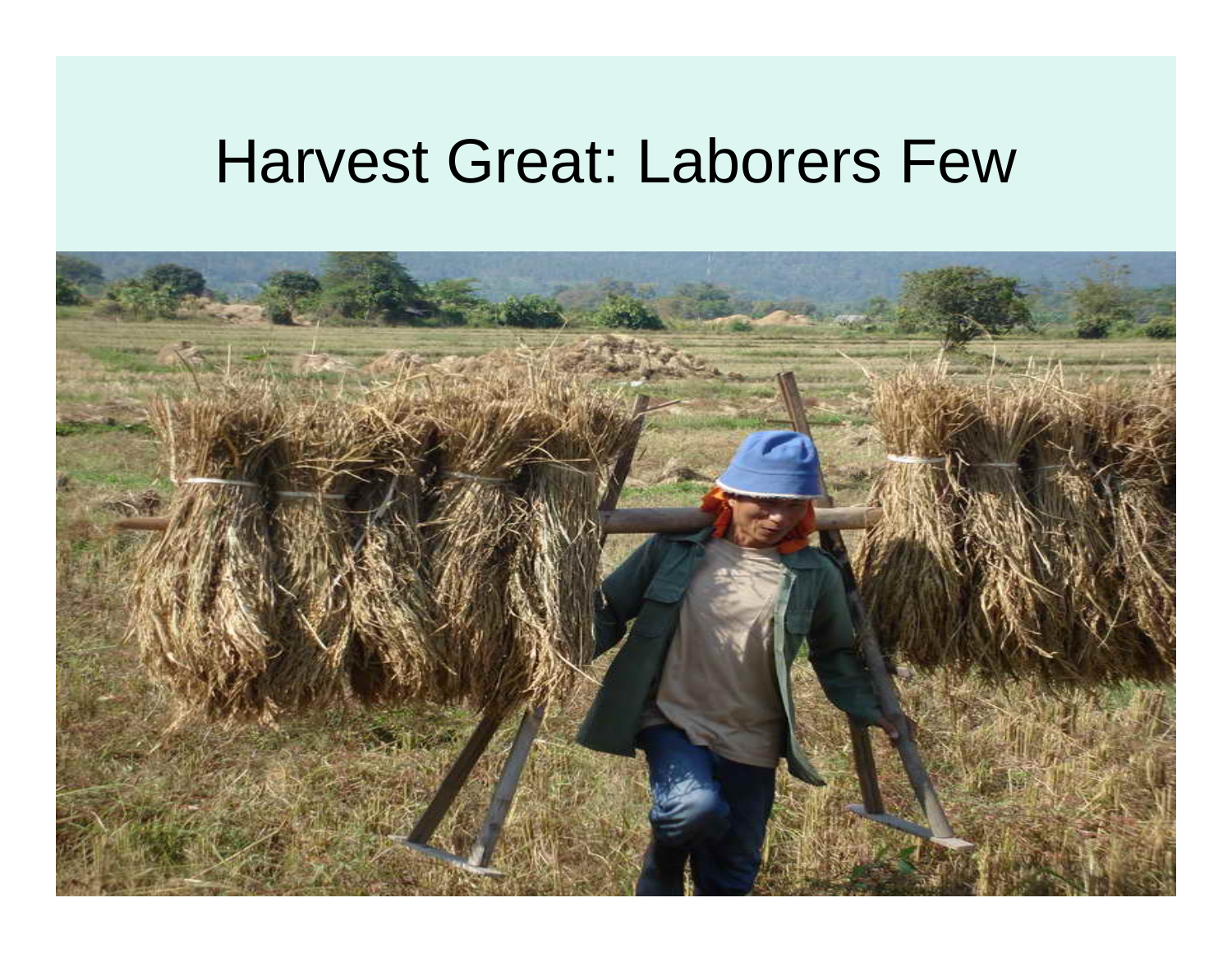#### **South, East, Southeast And North Asia Network** SEANET



- Global Prayer mobilization
- Training in the Buddhist Contexts
- Strategy for House Churches - CPM
- Country Core Teams implement plans
- Mobilizing CPMs within Countries